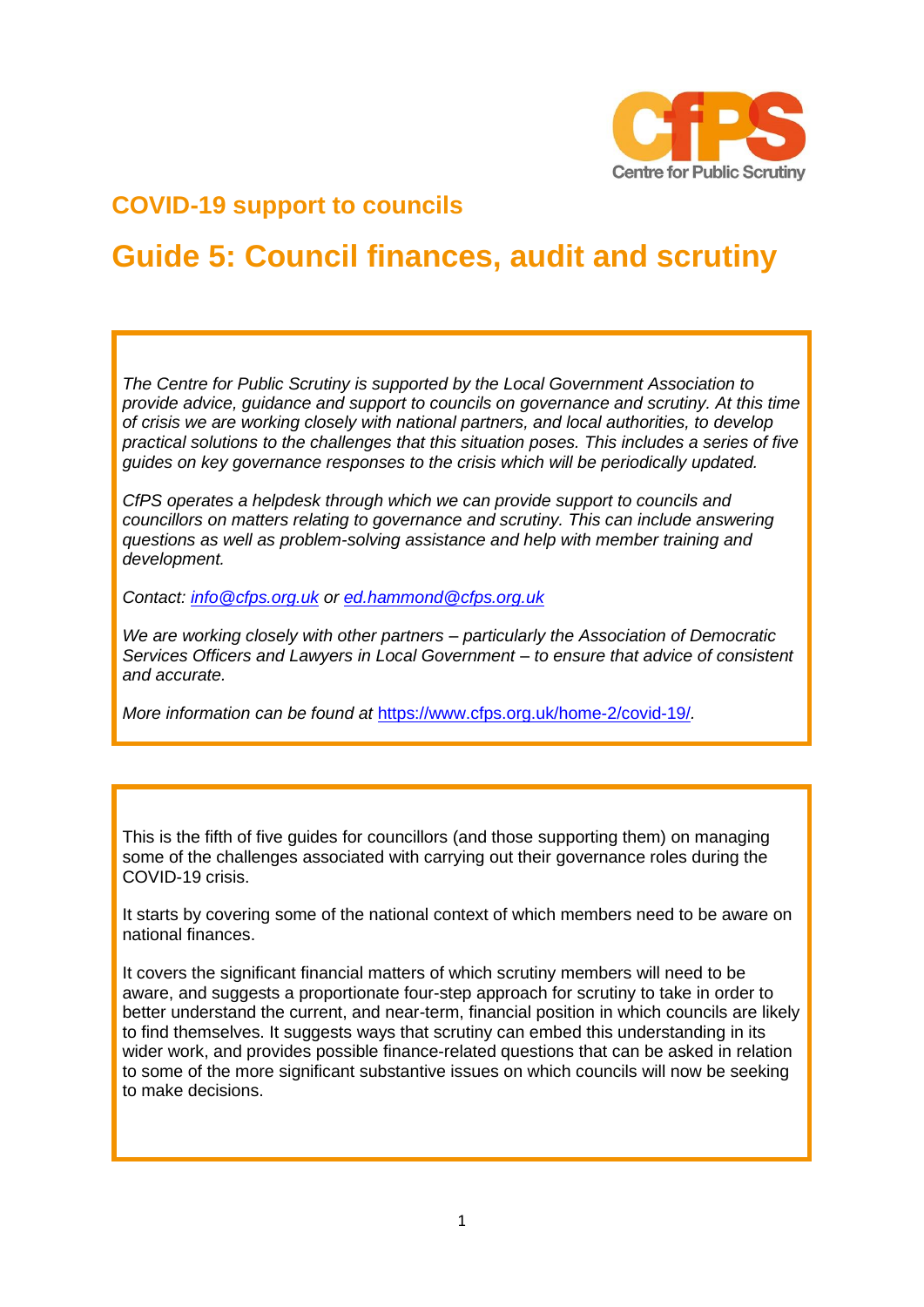# **Contents**

- **1. National context on the impact on council finances from COVID-19**
- **2. Ways of working**
- **3. Four steps to better understand and act on the current situation**

*Step 1: understanding what has already happened*

*Step 2: understanding what controls and oversight now exist in light of the pandemic*

*Step 3: starting to think through the financial implications of what is coming*

*Step 4: thinking about how scrutiny could play a part in understanding and acting on these implications*

**4. Addressing live issues with a connection to financial scrutiny**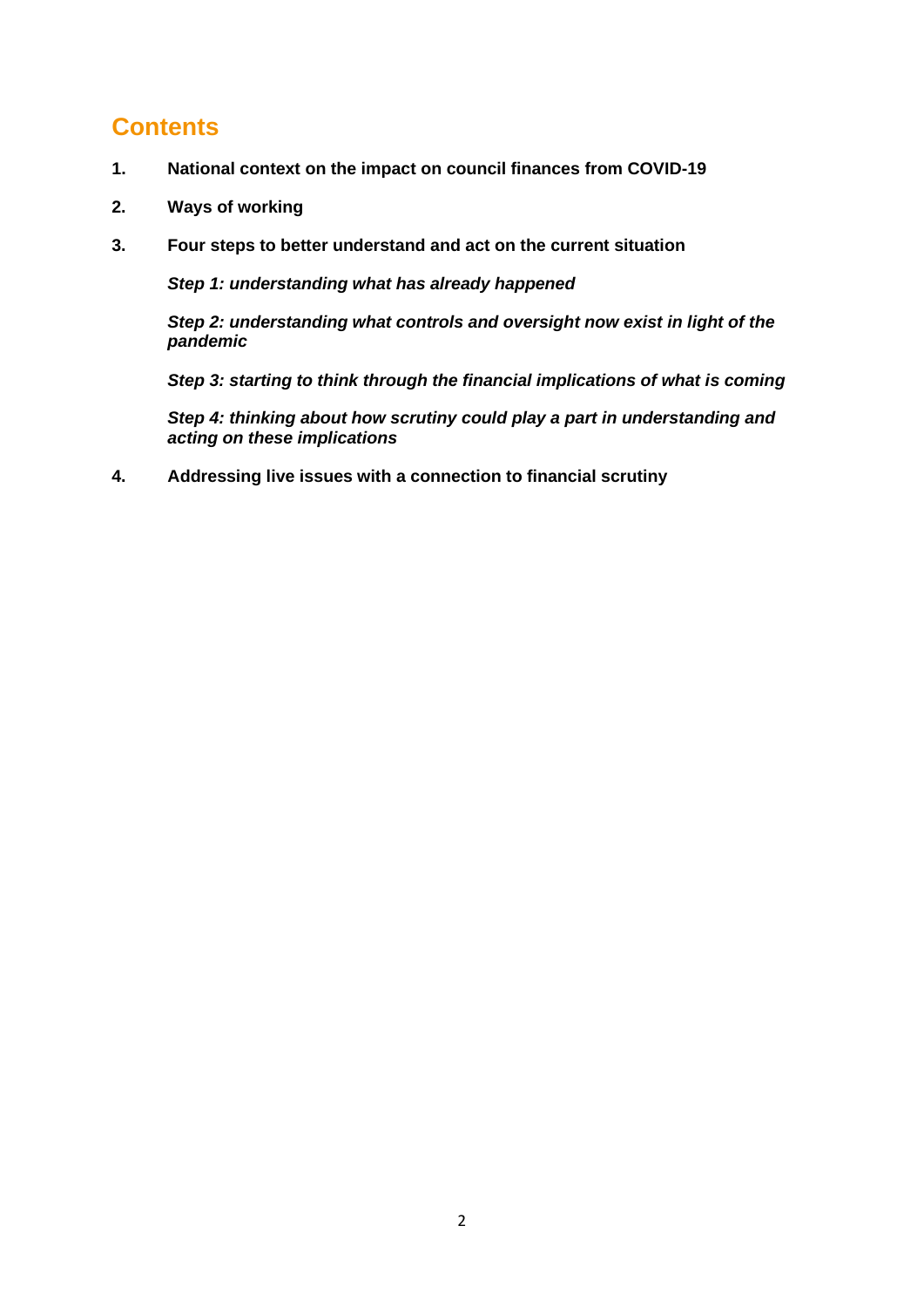# **1. National context on the impact on council finances from COVID-19**

The COVID-19 crisis represents a critical threat to local authorities' finances. Councils' ability to provide a full spectrum of services and support to local people is at immediate risk. This threat is in-year (including the likelihood that delivering a balanced budget in 2020/21 will be impossible for some) and medium term (given that the assumptions councils have used to develop and refine their medium term financial strategies (MTFSs) will now largely have to be rethought).

In the early years of the 2010s English councils were encouraged by Government to run down their level of reserves and to take steps to cut costs; these activities have contributed to a lack of financial resilience, and capacity, in managing and responding to the current crisis. This has been exacerbated by the fact that Government has not committed to reimburse local authorities for the significant additional costs which they are incurring as a result of the pandemic.

### **Further reading on council finances**

You can find out more about the basics of council finances by:

- reading [this guide on the CIPFA website,](https://www.cipfa.org/policy-and-guidance/publications/a/an-introductory-guide-to-local-government-finance-2019) and
- reading the forthcoming CfPS/CIPFA "Financial scrutiny practice guide" (due to be published in late May 2020).

Because local authorities are not able to run a deficit, failure to balance the budget in-year will lead to chief finance officers being required to draft a so-called "**section 114 notice**". These statutory notices limit the authority's ability to spend and require urgent action to be taken to deliver a balanced budget. S114 notices are often incorrectly described as a "declaration of bankruptcy" by a council; legally, councils cannot "go bankrupt" but an s114 notice does have the effect of imposing financial controls on authority business which look similar to those of the administrator of a private company. All but the most mundane regular expenditure must stop; the s151 officer has an explicit role in signing off other spending<sup>1</sup>.

Under normal circumstances, the imposition of these tighter controls is often enough to draw the council out of its immediate crisis. But given the current crisis many councils may find themselves with nowhere to go – with a financial black hole whose scale makes remedial inyear action functionally impossible, notwithstanding the fact that a s114 notice has been issued. A collapse in revenues coupled with an explosion in the demand for other, critical, life or limb services presents councils with no room for manoeuvre.

Many councils will be able to able to avoid s114 action in 2020/21 – but the crisis will leave them significantly weakened, and it is impossible to know how the crisis will affect future income and expenditure.

This means that the financial situation will force councils into even more difficult decisions than those they have been forced to make over the course of the austerity of the past

<sup>1</sup> The Statement on the Role of the CFO in Local Government includes a section on 114. <https://www.cipfa.org/policy-and-guidance/reports/the-role-of-the-chief-financial-officer-in-local-government>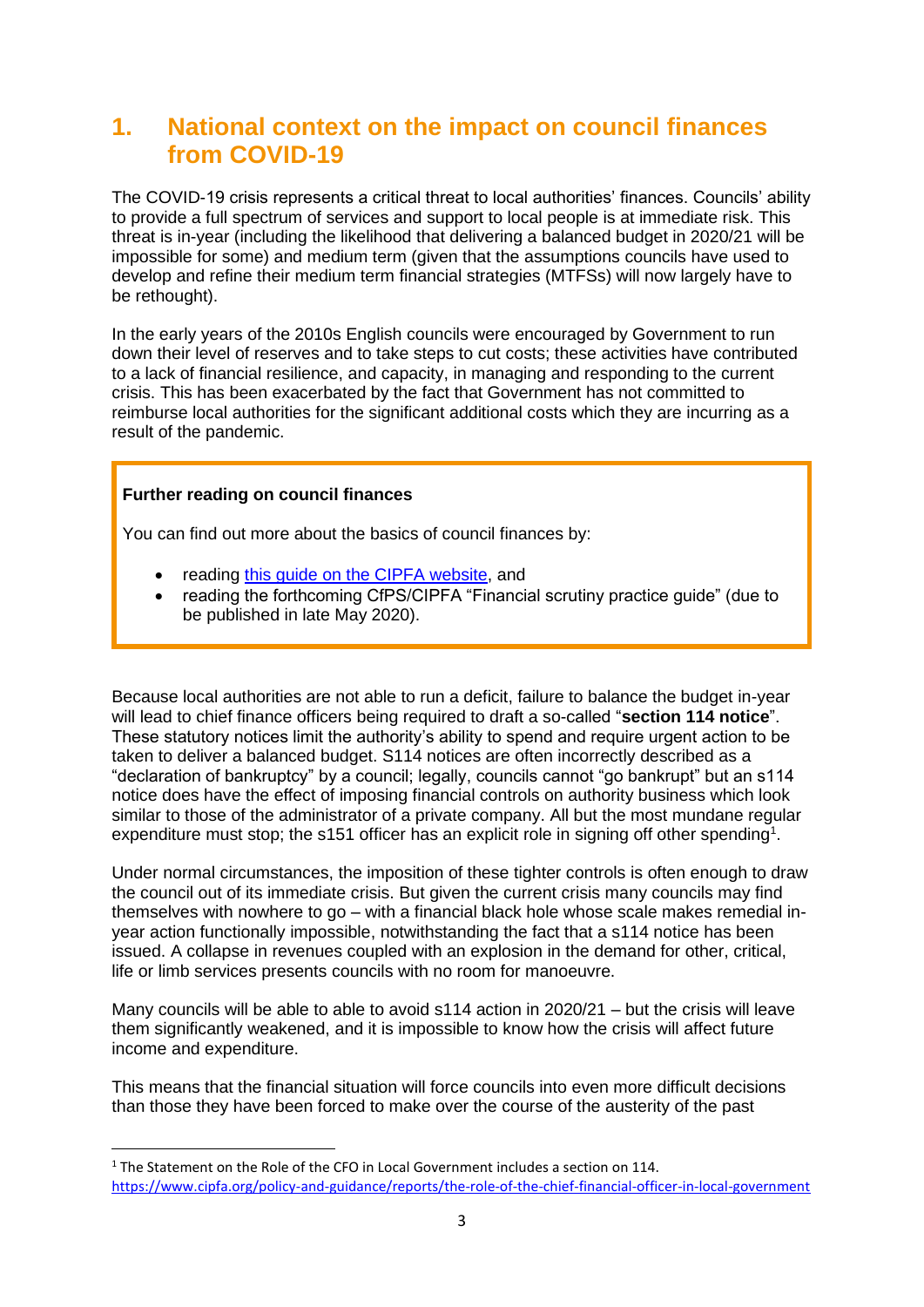decade. These tough decisions will be of an inherently political nature and will require care, thought and reflection – even at a time when the crisis demands immediate action.

### **This guide sets out how scrutiny can take a role in this, in two ways**:

- By offering, alongside councils' audit committees, an augmented but proportionate approach to financial oversight and scrutiny;
- By taking a role in understanding medium term challenges and how services will need to be transformed in 2021 and beyond in direct consequence of the COVID-19 crisis.

This guide can be read alongside the forthcoming CfPS/CIPFA financial scrutiny practice guide, expected to be published in late May 2020.

It is based on two connected activities:

- The need to take steps to better understand the ongoing situation. Councillors will need a baseline of understanding and an overall sense of how scrutiny ought to fit in to the existing landscape of financial oversight;
- The need to address live issues with a connection to financial scrutiny. When members have an active understanding of the ongoing situation they will be able to design interventions which make sense, and which do not duplicate the activities of others. We provide some examples of distinctive activities which scrutiny might employ and which are less likely to cut across the work of others.

### **2. Ways of working**

Right now, scrutiny can seek to better understand the exposure of the council's finances to risk as a result of COVID-19.

Part of this will involve scrutiny gaining a basic understanding of the national financial context, and using this to better understand the local context (including the local financial control environment, including the roles of the s151 officer in this context, the audit committee and other key actors).

### **The need for solid relationships**

Productive scrutiny of financial matters at this time requires solid relationships between scrutiny and other actors. Section 151 officers and others in key leaderships will require reassurance that the kinds of activity that we propose is framed around the need to provide ongoing support for the council as it tackles the need to support local people and deliver a balanced budget.

Existing assumptions around the nature of financial scrutiny – especially if, in the past, it has looked adversarial and party political – will need to be challenged on all sides.

The critically important thing is to broker a consensus between scrutiny and the council's leadership about scrutiny's role. This does not need to be a complex protocol; we think that the material in this guide can act as such a roadmap.

In these matters, scrutiny members should not act unilaterally. Scrutiny does of course have legal rights to carry out work on these and related issues. But starting with reference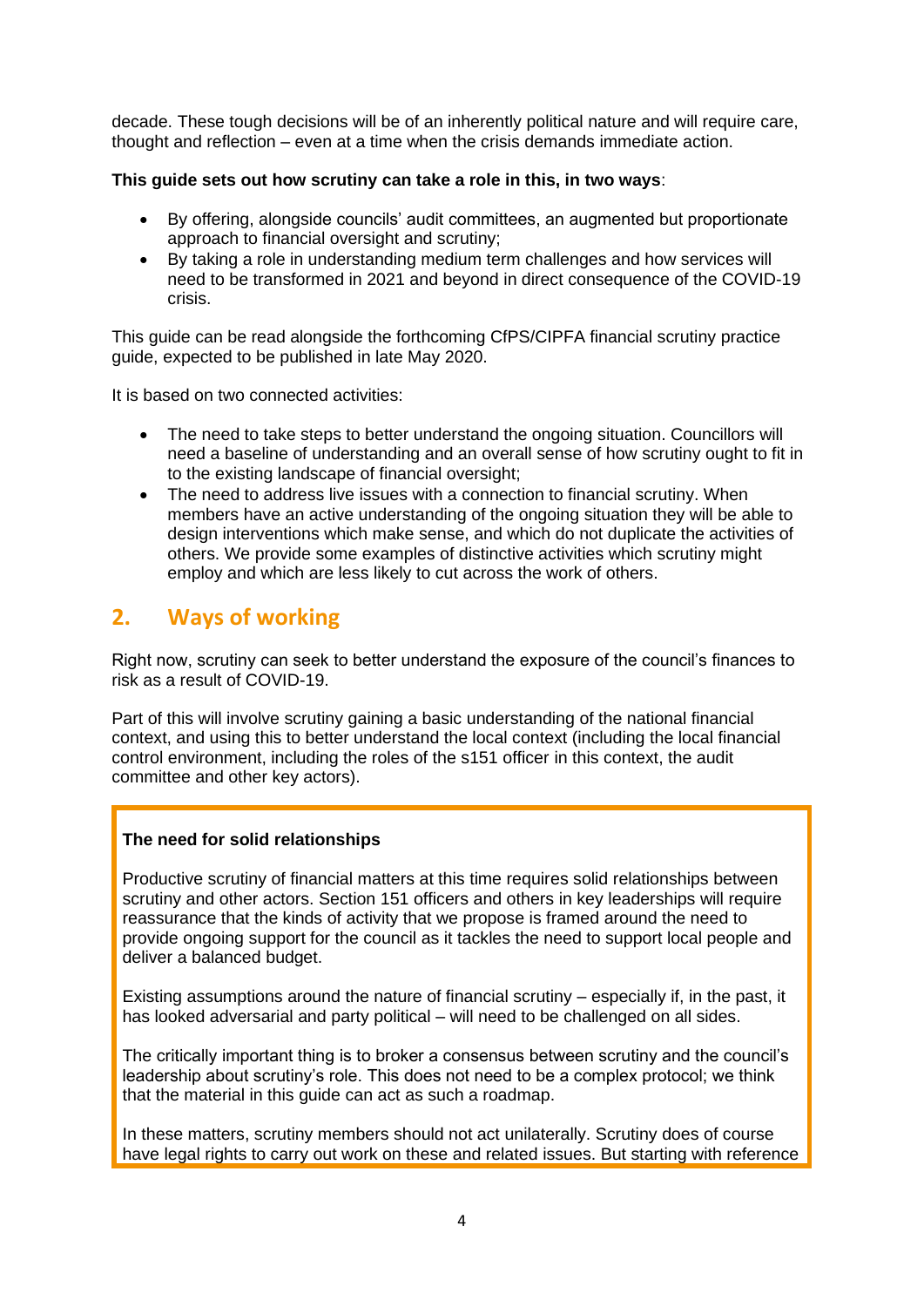to these rights will not work. Scrutiny and the s151 have to agree on the approach likely to be most useful and proportionate. This will be different for each council.

Members need to be involved in this activity because council's will benefit from additional member perspective and insight at this critical time. Good s151 officers will recognise that – if their input is proportionate and designed to feed in at the right time and in the right way  $$ scrutiny councillors' insights will support the council to ensure its approach is sensible and robust. The council will be called on to make decisions with substantial, long term financial implications at very short notice. It is vital that sensible oversight is built into this process.

In particular, if the council is called on to make significant, and urgent, decisions in order to deliver a balanced budget, then some of the activity we describe below can prepare councillors for this eventuality. Scrutiny's role here can be in providing a public space for the systematic discussion of such proposed decisions.

We note below that effective working here will involve scrutiny working close with the council's audit committee. How this happens will vary area by area, but frequent dialogue between scrutiny and audit chairs will have to be a key feature of the next few months as an absolute baseline.

### **3 Four steps to better understand the ongoing situation**

Neither the budget – only passed a matter of weeks ago – nor the monitoring arrangements relating to that budget will any longer reflect the reality of council delivery. This will have led to an uncertain landscape, and the first part of members' task in navigate this landscape lies in understanding the steps that the s151 officer, and others, have put in place to "shore up" the council's short term finances in light of pressing new needs relating to the pandemic.

### *Step 1: understanding what has already happened*

Councils will already have taken emergency action to protect services – and local people – which will have involved significant expenditure. This will have involved:

• In the initial weeks, decisions being taken under emergency arrangements, possibly by the Chief Executive alone. Many councils have emergency decision-making systems built into their constitutions. In some places, general emergency statutory powers under s138 of the Local Government Act 1972 may have been used.

Members will need to understand what decisions have been made, why they have been made, how they have been made, why they were made in the way they were made, and those decisions' short term financial and general consequences. This is not to subject them to the same level of anxious scrutiny, but to understand where the focus for more detailed work may lie;

• Stops on spending in certain areas, and possibly "virements" (movements of money) from one budget to another to prop up services in areas of increasing demand.

Members will need to understand where big spending changes may have been made which may sit outside the councils' budget and policy framework. Under ordinary circumstances, those decisions will have needed to be confirmed by a meeting of Full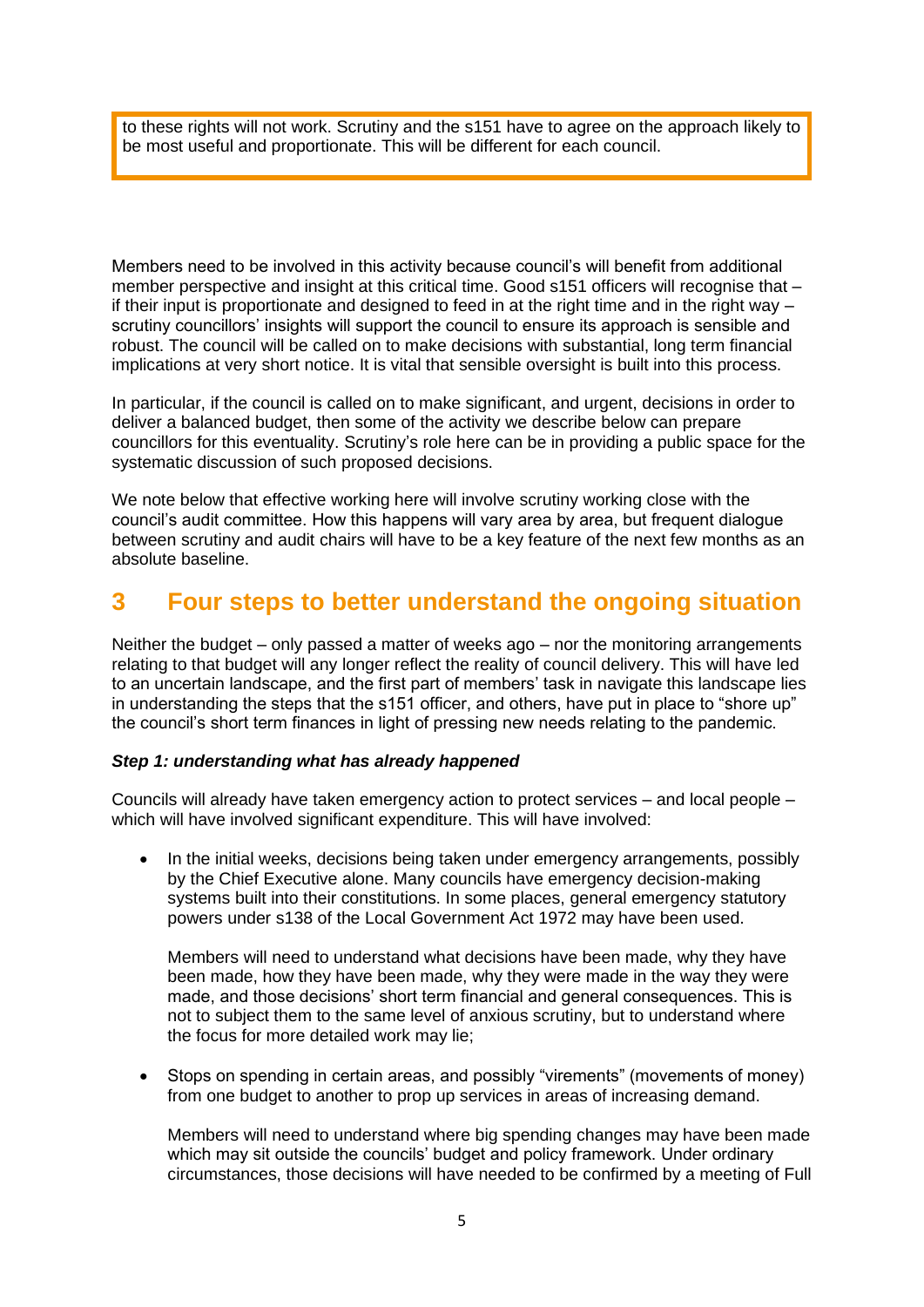Council. Where such decisions have been made (and where future decisions are proposed of this nature, how might scrutiny, alongside the audit committee, be actively involved in assurance and oversight?

• Budget discussions as a component of emergency planning. When Gold command structures for the emergency response were established these will have incorporated financial discussions between partners.

Members will need to understand the nature and scope of partnership activity around the emergency plan, and to have a general sense of how council money is being used to support partnership activity. This will need to be fed back into wider scrutiny work; understanding the practical nature of partnership working (and the financial implications of such partnerships) is critical for scrutiny to be able to make realistic and proportionate suggestions and recommendations on future action. If recommendations are not grounded in this understanding, they are less likely to be relevant and realistic.

These decisions, and the evidence behind them, may not have initially been visible to councillors. This recent history cannot be overlooked, because it provides the context within which constructive, supportive scrutiny can be carried out. The recent financial actions of the councils will have put in place a dramatically different framework – a framework which will need to be reflected in scrutiny's priorities.

### *Step 2: understanding what controls and oversight exist in light of the pandemic*

Understanding the general framework of recent decision-making and budget activity will allow members to develop a parallel understanding of the controls and oversight that exist with regard to that activity.

What are the safeguards that have been created in order to manage the situation; what arrangements have the s151 officer and others put in place to ensure there is rigour and consistency in how money is managed? These safeguards and the context in which they are placed are generally seen to form part of the council's financial "control environment".

### **Understanding the control environment**

There are several places which will give councillors insight into the council's control environment.

- Financial procedures in the constitution (particularly urgency procedures, which are likely to be in place at the moment, and any revised systems and procedures drafted specifically for use during the crisis);
- Specific monitoring arrangements put in place by the s151 officer the s151 officer may have put in place (with other members of SMT) specific arrangements for financial oversight and control, particularly if departmental budgets are in a state of flux and uncertainty;
- The ongoing work of the audit committee. Member-led audit may have taken less immediate action as it will have taken time for remote meetings to have been convened. But the chair of audit is likely already to have set out their expectations for ongoing work, and will have a clear sense of the role that they expect to perform;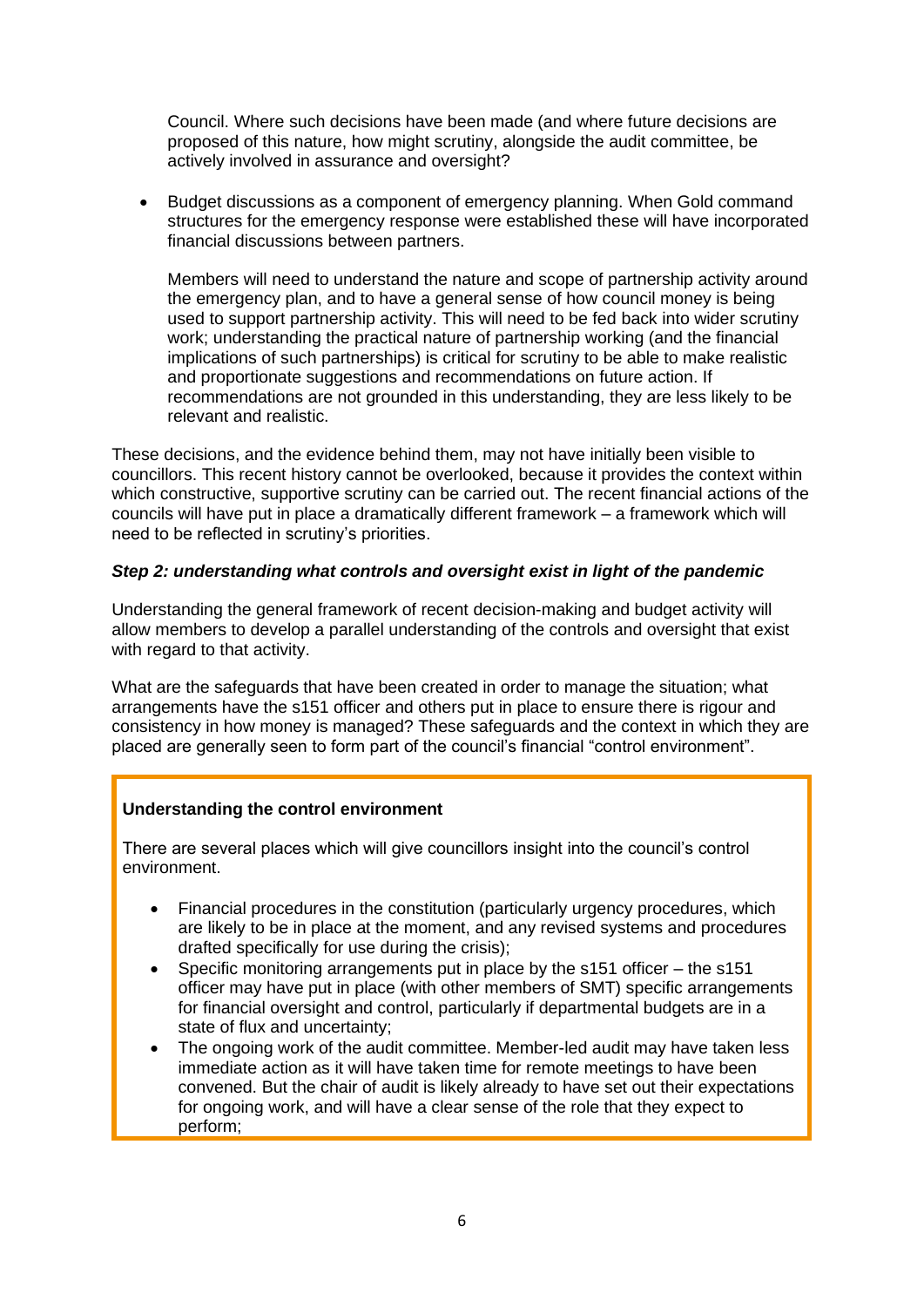- The work of external auditors. The foregoing three sets of activities are all subject to oversight from external auditors. Understanding the council's expectations of auditors' roles (and vice versa) will be useful for scrutiny.
- The work of internal audit, in particular the head of internal audit's annual opinion and report on governance, risk management and control.

Understanding the foregoing, alongside the financial decisions which have already been made (as covered in step 1) will give members an accurate sense of where some of the greater risks lie, and the part they can play in supporting the s151 officer and the council to better understand and mitigate these risks.

This overall understanding means that members will be in a strong position to play an active part in understanding what financial decisions made now are likely to mean in the short, medium and long term.

### *Step 3: starting to think through the financial implications of what is coming*

There is no easy demarcation between the immediate crisis and medium term financial planning. The preparation and agreement of an accurate and prudent MTFS is the bedrock of councils' approach to in-year and long term finances, and the MTFS itself is built on an understanding of the in-year budget position. In-year decisions will impact significantly on the viability of the MTFS. Furthermore, dramatic reductions in available funds will have an effect on the council's wider strategic objectives.

Realistically, councils are not going to be able to pick up and make accurate judgements on the MTFS until the immediate crisis has receded. Revision of the MTFS is likely to be a priority for the s151 officer; hopefully by early 2021 there will be a degree more certainty on the longer term financial position. Alternatively, there may not be, and this uncertainty gives rise to exposure to risk.

Risks and challenges the members may want to turn their minds to include:

- The ongoing viability of commercial activity. The council may be particularly exposed to risks around commercial property investment. The council may own – wholly or jointly with others – a trading company on whose income it relies. The council may have shifted to a more commercial mindset in order to secure its finances – an approach which might (but might not) mean that is affected in specific ways by the possibility of a substantial economic downturn. It will be impossible to effectively model these risks at this stage – but members should be prepared to begin talking about them and considering how understanding of them needs to be developed, and acted on, in the coming months;
- Future income from fees and charges. There will be a substantial drop in the short term in councils' income from fees and charges. How has the council scenario planned around this – based on a various different possibilities for the release of lockdown and a return to something like "normality", possibly accompanied by a lengthy period in which social distancing is a feature?
- Future business rates income. Members need to understand the possible impact of economic recession and possible depression, and an expectation around business rate rebates and holidays to stimulate activity – plus continued uncertainty over the future funding of the sector, which rests so significantly on business rate income.
- The need to put in place longer-term schemes to assist and support local people. Councils will feel the need to proactively support local people. Some of these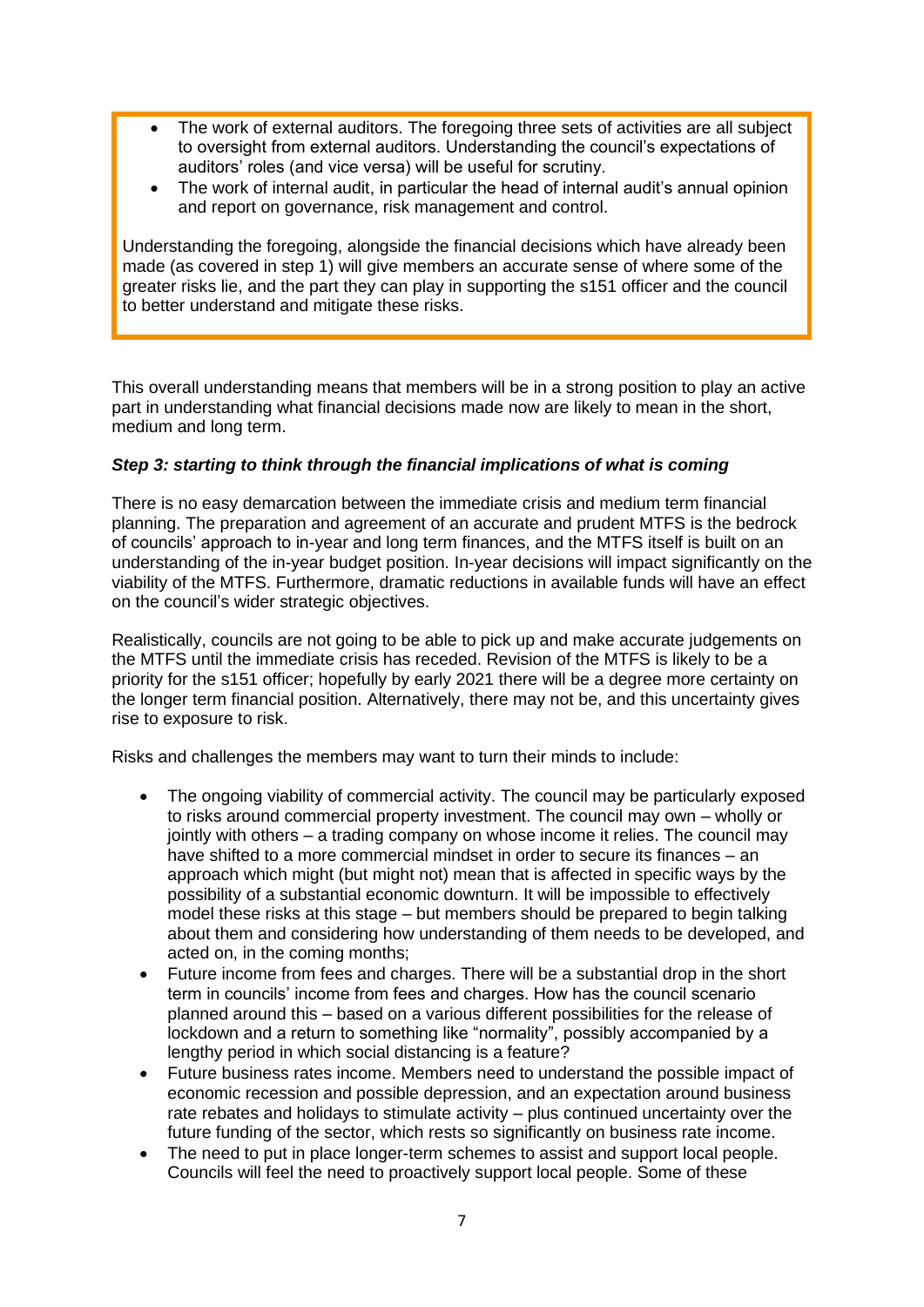schemes may be nationally mandated and funded, some may rely on local councils themselves to take action. Understanding the scope, benefits and financial implications of such action will be important.

• Additional demand in some services. Social care and children's services are likely to see particular demand at the moment. But how might demand express itself in other services – both now, and as lockdown is eased? Can councils expect spikes in service demand, where latent demand can now be met? For example, the use of libraries, community and leisure facilities as they come to be reopened. Could this demand lead to an outlay of expenditure before income can be realised?

At the time of writing, the most substantial risk associated with future finances lies in Government's lack of clarity about the extent to which local authorities will be reimbursed for activity undertaken to support local people as a result of the crisis. For this reason, it may be that scrutiny members will find it useful to see the various scenarios that finance professionals may have sketched out to support the authority and its partners to understand the impact of various possible near-term futures.

These will be used to assess risk, and is an exercise that councillors ought to be involved in. Their perspective can be used to lay the groundwork for decisions, with big financial consequences, which may need to be made very quickly once the financial situation has been clarified. For example, if the sector's fears are realised and the level of Government support is less than the amount needed to cover expenditure, councillors will need to understand now what short term decisions will be required in order to deliver a balanced budget – or whether a balanced budget is indeed possible under those circumstances.

### *Step 4: thinking about how scrutiny could play a part in understanding and acting on these implications*

Based on considering the above issues it will be possible for scrutineers to be able to build a role for themselves in this complex environment. Members have to be able to understand this landscape – the financial implications of the past few weeks and officers' expectations of the coming weeks and months – in order to be able to direct their work appropriately.

In particular members will need to be able to:

- Know and understand the current rhythm of financial reporting;
- Understand how the council is using financial information to inform its decisions;
- Understand how financial information is being used to influence how risk is managed and mitigated;
- Understand who the key local players are in the financial landscape and what their roles are;
- Understand which of these players is responsible for leading on what.

Following the steps above will allow members to have confidence on all these issues. This confidence will allow them to follow the last step – carving out a specific role in this landscape for scrutiny.

Rather than carrying out specific scrutiny relating to "council finances", scrutiny's specific role is more likely to involve building an awareness of these financial issues into the overall scrutiny work programme.

### **Likely "core tasks" relating to financial and budget scrutiny**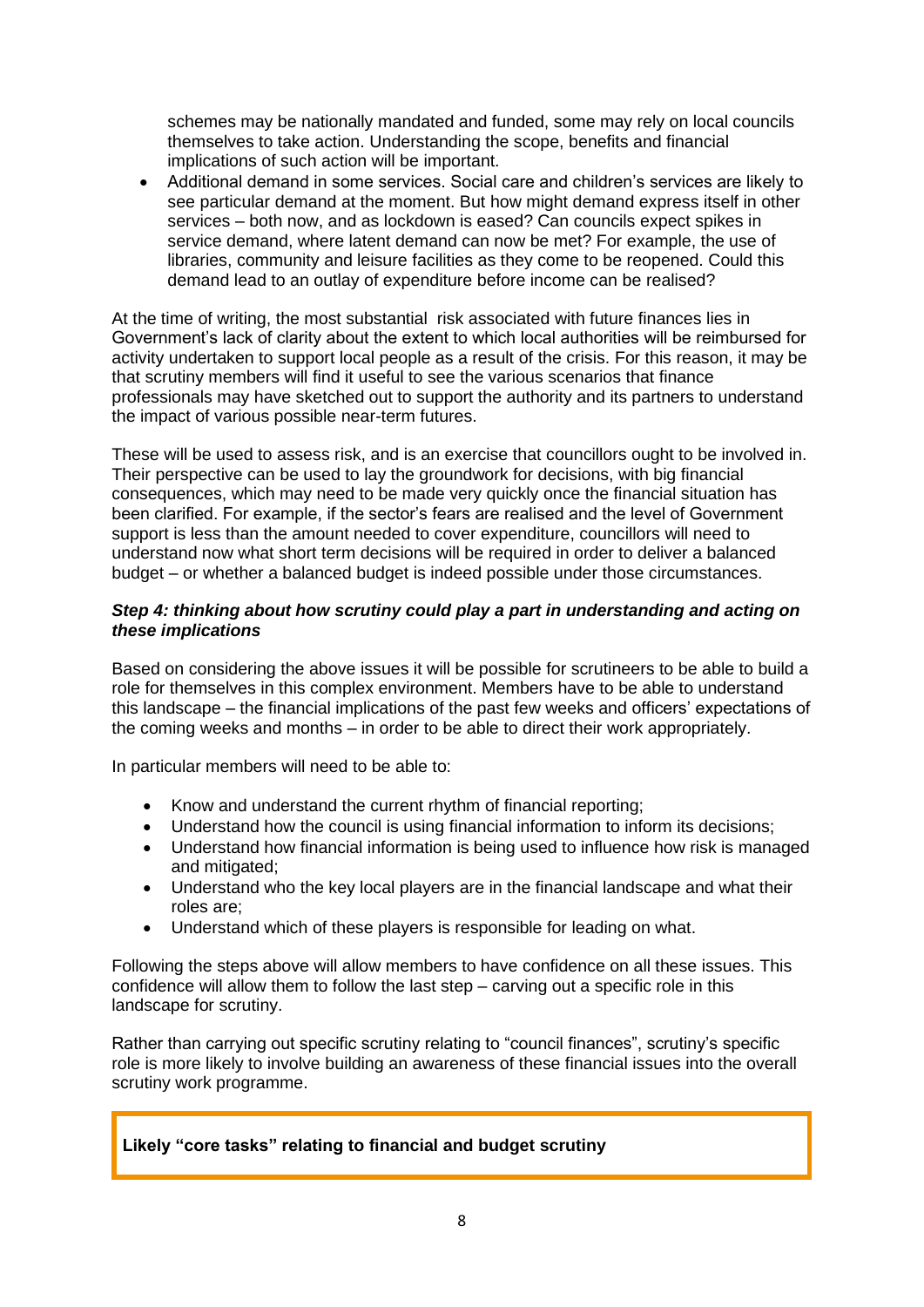For the purposes of this section we have assumed that councils will be adopting the approach suggested in Guide 2 – the establishment of more streamlined arrangements based perhaps on a single committee which will carry out frequent meetings focused on the impact of COVID-19. In this context, weaving financial insight into this committee's work would involve:

- Reviewing ongoing monitoring information (relating to the matters covered in steps 1 to 3), and understanding what the s151 officer and others are doing to act on this information;
- Reviewing budget development plans for 21/22, based on an understanding of the medium-term;
- Using these two sets of information to identify particular risks and pressures;
- Timetabling agenda items which provide members with the opportunity to engage with those risks and pressures as a component part of other scrutiny work.

This is an approach which aligns with the guidance issued in May 2019 by Government relating to the use of information digests to direct and frame the scrutiny work programme.

The next section of this guide explores how scrutiny might ask questions relating to the financial implications of some of the most likely "live issues" relating to the COVID-19 crisis.

### **4. Addressing live issues with a connection to financial scrutiny**

There will be financial matters to be addressed in relation to a range of live local issues and council services. For the purposes of this guide we will cover those which we consider most important, but it does not mean that there are not others. These are:

- Finances around social care:
	- o What ways do we have of satisfying ourselves on demand and people's needs?
	- o What will this mean for our finances this year and next?
	- o Are we proposing to use financial constraints as part of an evidence base to justify the use of an easement around our Care Act obligations (as set out in Guide 4)?
	- $\circ$  How will we use financial information to develop an understanding of how those easements are being exercised, if activated?
- Finances around children's services;
	- o How are we supporting children and their carers within existing, and projected, budgets?
	- $\circ$  How are our finances influencing how we use powers granted in Regulations to reduce the level of service and support to young people and their carers (as set out in Guide 4)?
	- o How are we able to build into future budgets expectations of the likely additional support that young people will need once the crisis has receded?
- Finances around waste, recycling and environmental services;
	- $\circ$  What are the financial implications of maintaining existing service levels for example, in relation to both domestic collection (where higher volume and demand will exist) and street cleaning and commercial collection (where demand and volume are likely to be lower)?